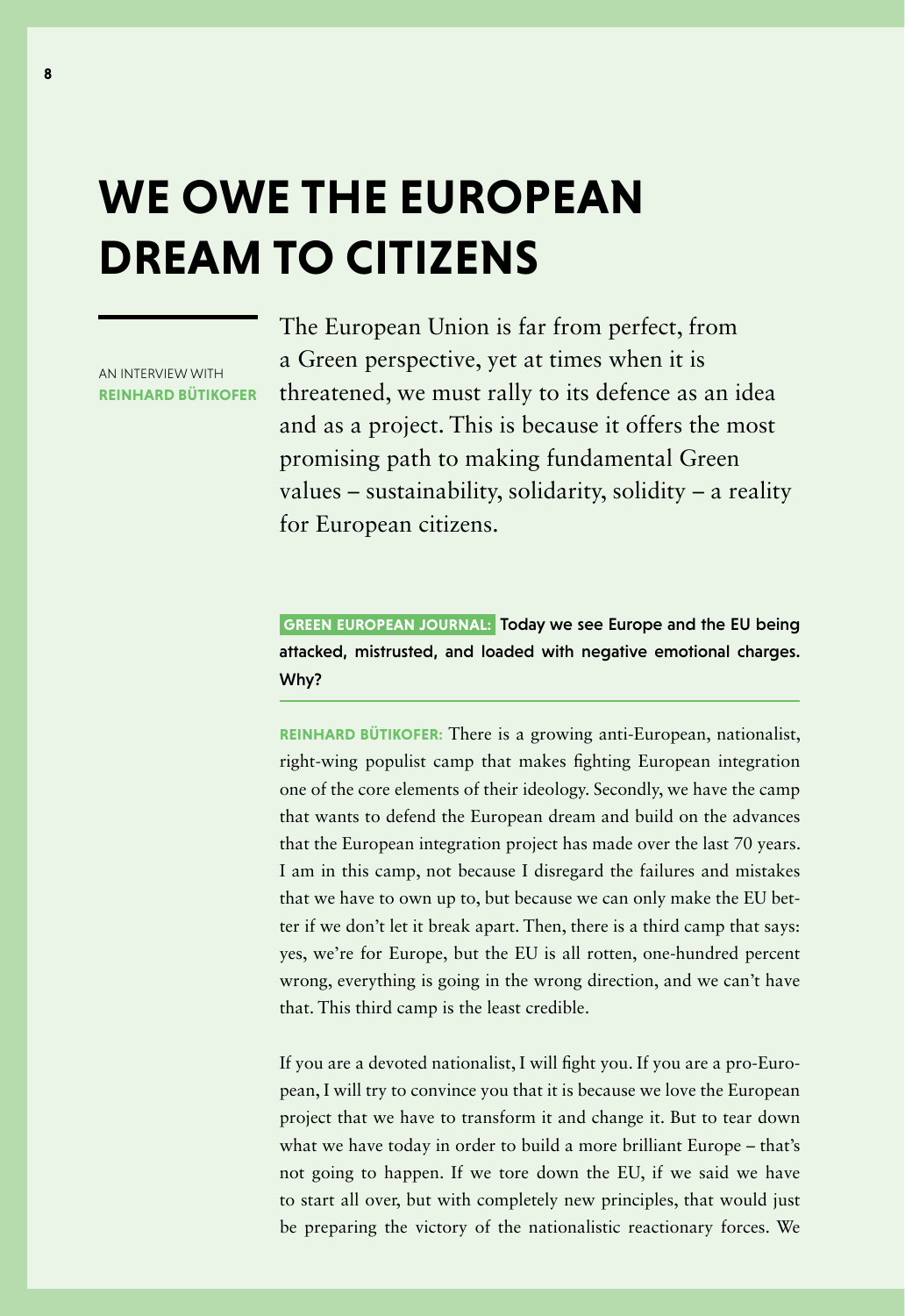can only build our real dreams through transforming and reforming and, in some dimensions, also deeply changing what we have in front of us. Sitting on the fence is more than a political crime, it's a mistake.

#### So what are the forces of disintegration at work today?

**REINHARD BÜTIKOFER:** There's not just a single root cause. What we experience right now is the effect of multiple overlapping developments. For a long time, the idea of uniting Europe was a guiding star that was always looked to in times of difficulty. This guiding star is not directing European developments anymore because European unity was achieved, basically, in 2004 with ten countries coming into the EU and overcoming the Yalta division. I strongly believe that it was a strategic mistake of the pro-European forces not to start, at that moment, the discussion about where we go from here. We didn't see the need to define a new vision that could take us forward.

This new vision is all the more important because, under our feet, two important developments are happening as we look on. One is internal. The cohesion of our societies is being undermined. Everybody sees it. The vast discrepancies between the very poor and the very rich have grown over time. Disintegration is also visible in the lack of opportunities for

the adults of tomorrow. Parents cannot offer their kids the same kind of perspective that they had. Disintegration created weaker cohesion, and between the different countries that resulted in a lesser capacity for compromise.

The second development concerns the greatly changed international environment. Obviously, the power relations and the economic relations on the global stage are changing fundamentally. We a have a continental drift. And Europe is not at all in as powerful and as central a position as it was 30 years ago. This results in new challenges to the EU.

By the change around us and within our communities, the ability to continue building the European project was impacted. Less ability to cope with the outside, less ability to cope with the challenges inside. We don't see clearly now that the world doesn't stand still around us. And we have not realised well enough or early enough how much the internal disintegration in our societies will translate to the European level if we don't stop it.

# And what about some of the basic building blocks of the EU, such as the Single Market and the Monetary Union?

**REINHARD BÜTIKOFER:** Obviously the internal market and the Monetary Union were not ideal constructions. From today's angle you can say they were fair-weather constructions.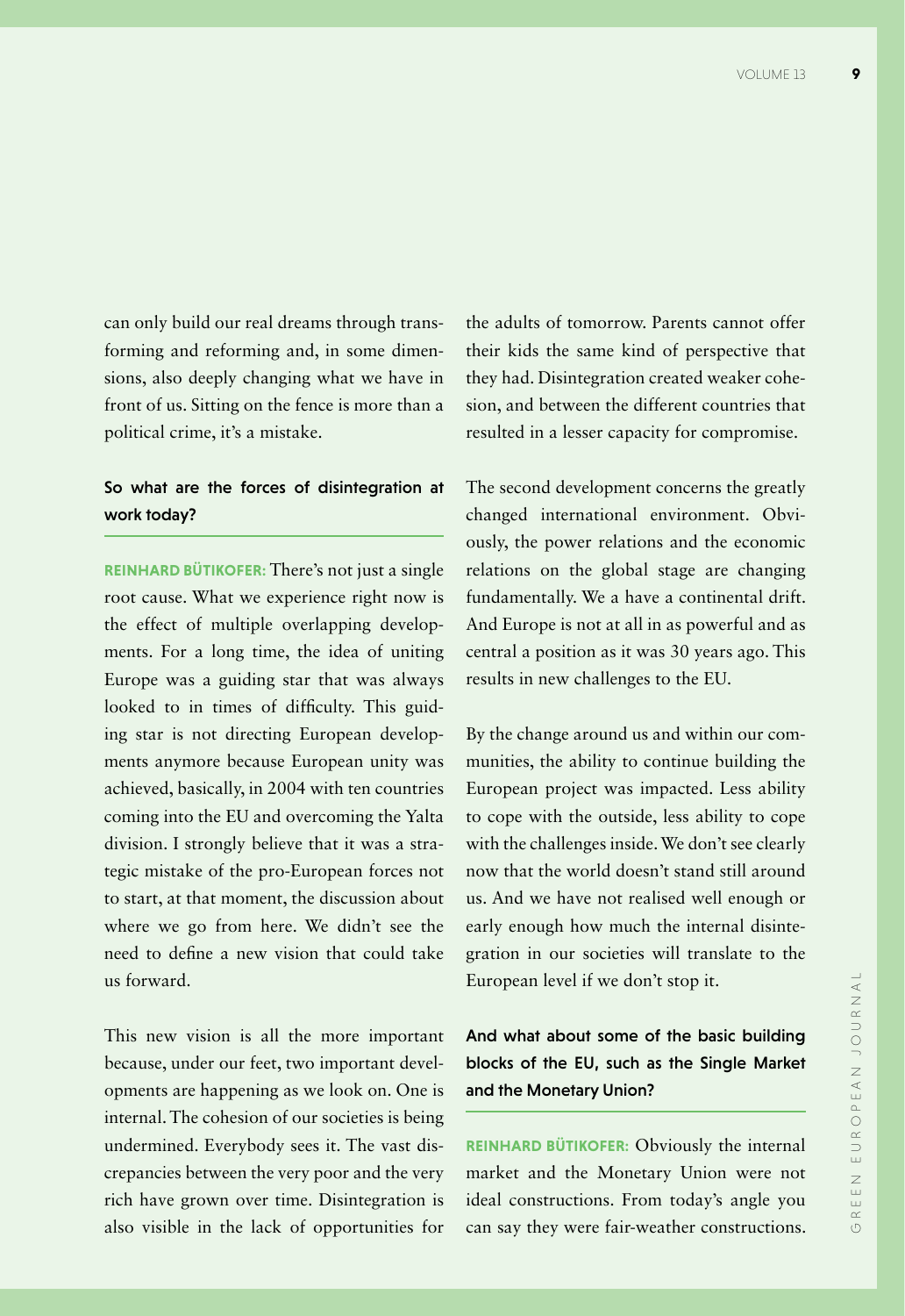

Helmut Kohl did say, for instance, that the Monetary Union should go along with a political union. It was assumed at the time that this might be strengthening Germany too much. But now we're suffering from the fact that we don't have this political union to the level needed.

Arguably, the Eurozone suffers from three different weaknesses. The first concerns weakness in the solidity of common economic governance. The second regards the weakness of explicit European solidarity. Of course we have "solidarity" organised through the European Central Bank (ECB), but we don't have a common understanding that solidarity has to be a basic element. The third element is that we are pursuing old growth policies when we should be building a transformation union towards a sustainable economic development. Solidity, solidarity and sustainability must go together. Economic resilience can only be achieved through a Green new deal. We need a new approach towards the future of our economies by integrating economic progress on the basis of greening and social inclusiveness.

#### Can the Green New Deal be a force for integration?

**REINHARD BÜTIKOFER:** Absolutely. Because it addresses some of the core deficiencies of our economic system. When people start battling over European economic governance and what it should look like, they often ignore that the basic challenge of constructing a transformation union. Some say we need a transfer union, others say we need a stability union. But the transformation union that we need is not at the core of the debate. This is where we as Greens must continue battling.

The European Union has to be guided by the ambition to create a new way forward, not just for us, but for the global community, in defining how economic progress and sustainability within the limits of the planetary boundaries can be reconciled. And Europe has all that it takes to be a prime player in that regard.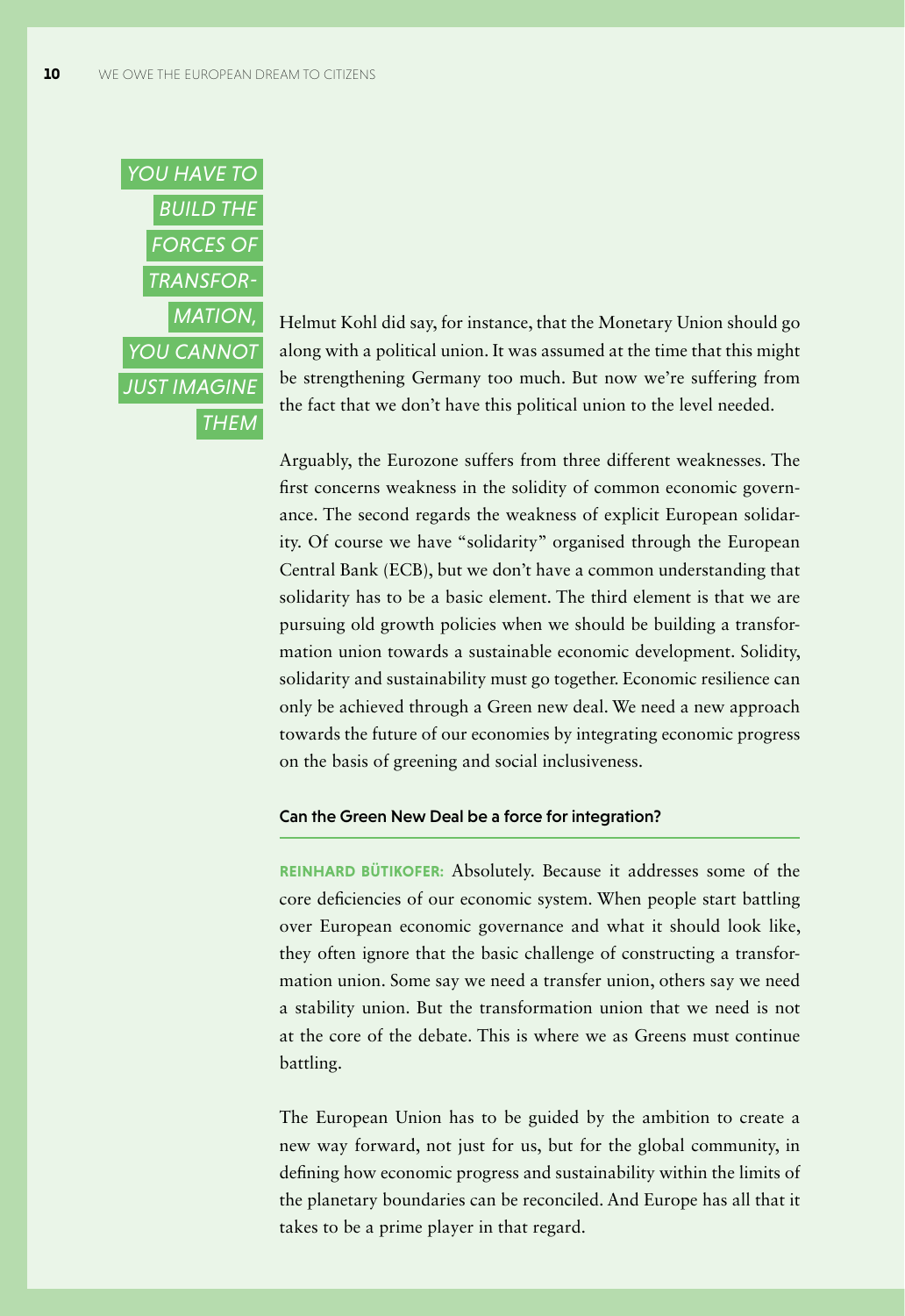But is it possible in today's European Union with its political landscape to have that very transformation? Are there not forces that prevent it?

**REINHARD BÜTIKOFER:** Historical shortcuts don't happen very often, and I am afraid we're not granted an exception here. So you have to build the forces of transformation, you cannot just imagine them. You have to nurture them and bring them together, and that's what we do as Greens. We combine those movements wherever they play on local, regional, national, or European levels.

On the other hand, it is not fair to depict the EU as an institution that has utterly failed. Yes, we are falling short of what we would need for transformation. I agree with that. But there's no standstill. If, in 2010, the Union hadn't managed to overcome and leave aside the orthodoxy of the 'no bailout' clause, the EU would have broken apart years ago. Old orthodoxies were overcome with insufficient pragmatic, makeshift and on-the-go solutions. There are, after all, no textbook solutions for the greatest democratic experiment in world history of creating a transnational alliance of sovereign countries to solve their very deep problems together peacefully.

Let's compare our present economic crisis to the one in the 1930s.There is a great historical difference. In that time, the economic contradictions boiled down to and boiled over into nationalistic and chauvinistic mobilisations against each other, and ultimately, into war. Today, we manage to keep the contradictions at a manageable level. I'm not saying that the EU is always good at finding the right solutions in a timely manner, but we're not standing still.

But still, in light of the rise of populism and the far-right in many European countries, it is clear that the threat of nationalism and inward-looking regression remains.

**REINHARD BÜTIKOFER:** The nationalistic and populist temptations will not go away for some time to come. Regarding the economic necessities Greens are well equipped. The direction is defined by the three "S": solidarity, sustainability, solidity. It wasn't wrong to demand reform in the crisis. It was wrong to shape the policies under the paradigm of austerity.

### What other factors of disintegration can you identify?

**REINHARD BÜTIKOFER:** Let me highlight a possible factor of integration. In surveys from Eurostat, citizens of the EU expect the Union to improve security – domestic and foreign. It's obvious from the terrorist attacks in recent years that without stronger coordination and cooperation, it will be very hard to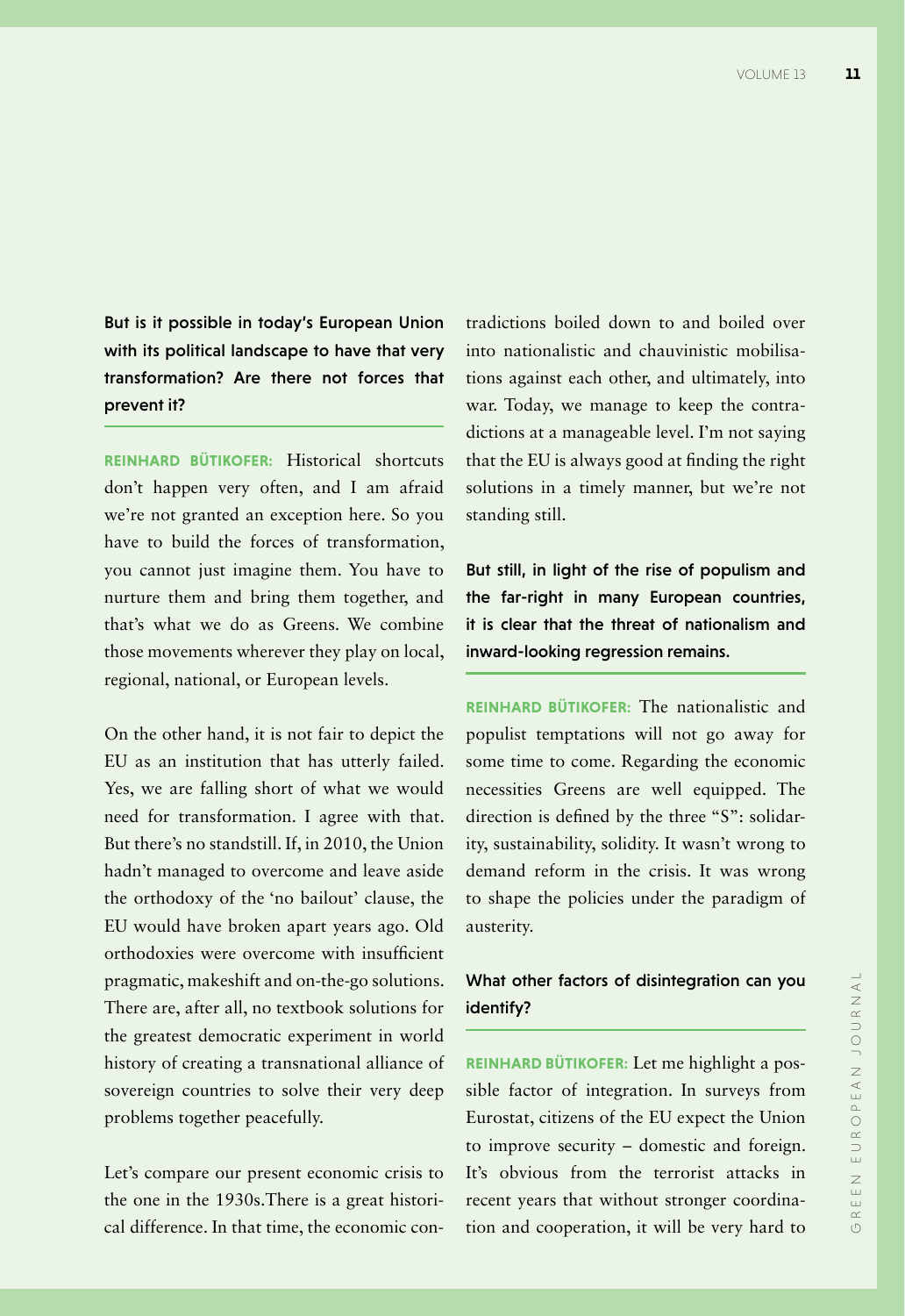increase the level of security. We will continue fighting against unjustified demands like passenger name record. But that doesn't relieve us all of the challenge of pushing for police cooperation across Europe.

that together form the Green core identity. This cannot be achieved without democracy. Democracy is the time and space, so to speak, in which we try to achieve those ambitions.

The same applies to external security, and there is a link between external and internal security. The Europeanisation of domestic and foreign security issues will be one of the main challenges in



There are diverse initiatives in Europe that put democracy at the centre of their project. Democracy has always been an essential dimension of Green thinking. Can democracy be the core of a political project for Europe?

**REINHARD BÜTIKOFER:** From a Green perspective, the two core motivational forces of our movement – the two souls – are fighting for the common good, in particular as defined from an environmental perspective and defending the individual's right to self-determination, dignity and to a valid role as a societal actor. So it's a certain tradition of liberalism and individualism and a certain socialist and conservative tradition of the fight for a common good



Presently, the EU urgently needs re-legitimisation through more democracy. There are three major issues that we have with European democracy at this moment. The first is that of lobbyists: the pervasive recognition that

there is not equal access to the decision-making process, and that big corporations are more 'equal' than others. Secondly, in the nation state, European policies are often not sufficiently controlled or overseen by domestic parliaments and by the public. There are many states where the national government goes to the Council of the EU without engaging with their parliament beforehand or afterwards. Thirdly: the need for more democratic oversight over the EU's economic governance, in particular within the Eurozone. Those are the three major fronts on which we have to fight for European democracy.

## What about alliances and cooperation for democracy and beyond?

**REINHARD BÜTIKOFER:** Greens have always been open to and will continue to be open